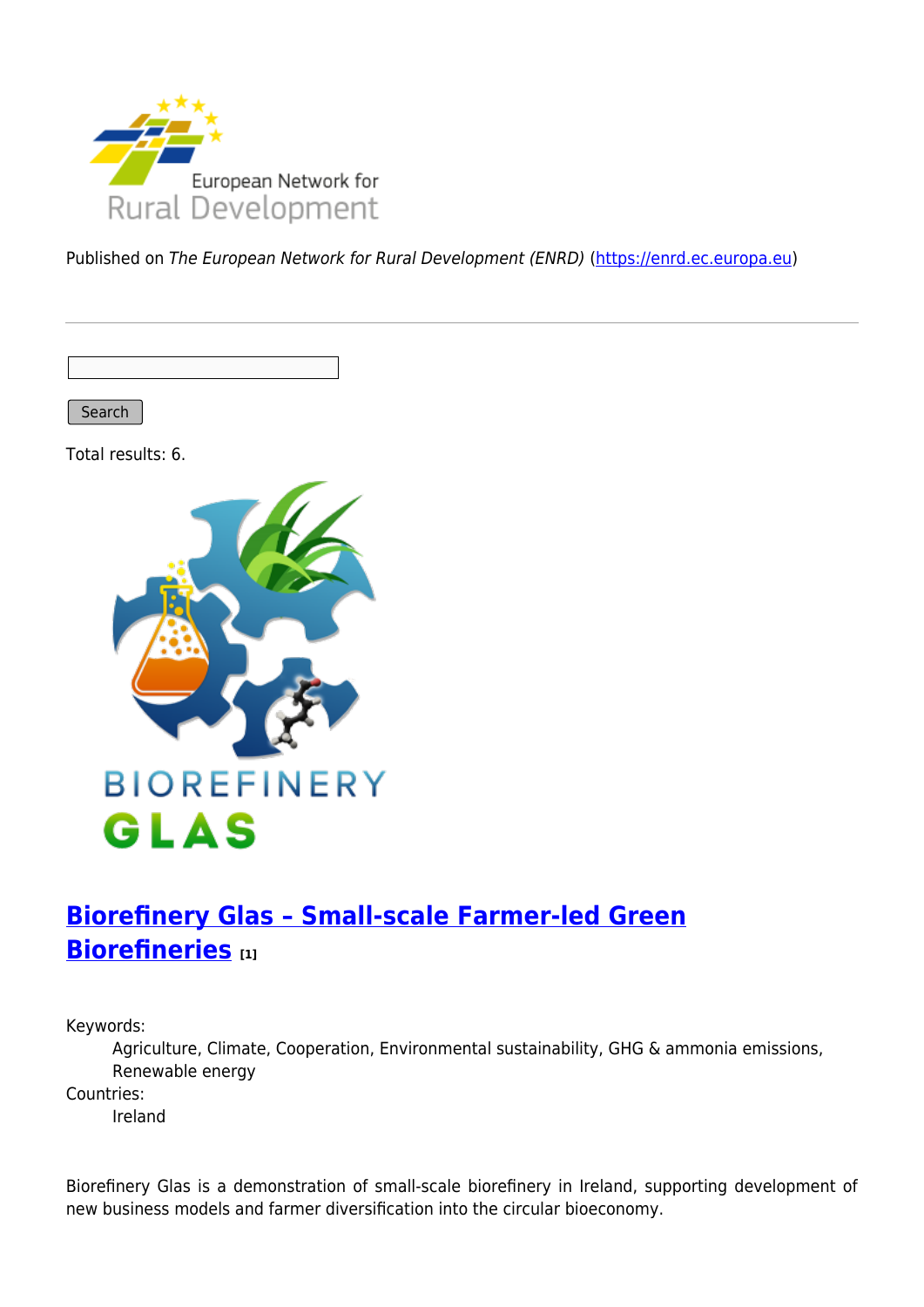

# **[Agronomic techniques for the reduction of Green House Gas](https://enrd.ec.europa.eu/projects-practice/agronomic-techniques-reduction-green-house-gas-ghg-emissions-organic-farming_en) [\(GHG\) emissions in organic farming](https://enrd.ec.europa.eu/projects-practice/agronomic-techniques-reduction-green-house-gas-ghg-emissions-organic-farming_en) [2]**

Keywords:

Climate change adaptation, Cooperation, Environmental sustainability, GHG & ammonia emissions, Innovation, Organic farming

Countries:

Italy

An EIP AGRI operational group was set up in Emilia Romagna to identify agronomic techniques that contribute to the reduction of Green House Gas (GHG) emissions in organic farming.



## **[Investing in new forestry machinery](https://enrd.ec.europa.eu/projects-practice/investing-new-forestry-machinery_en) [3]**

Keywords:

Competitiveness, Entrepreneurship, Forestry, Rural business, Rural SMEs Countries: Slovenia

A small family forestry business used RDP support to acquire new machinery that would enable it to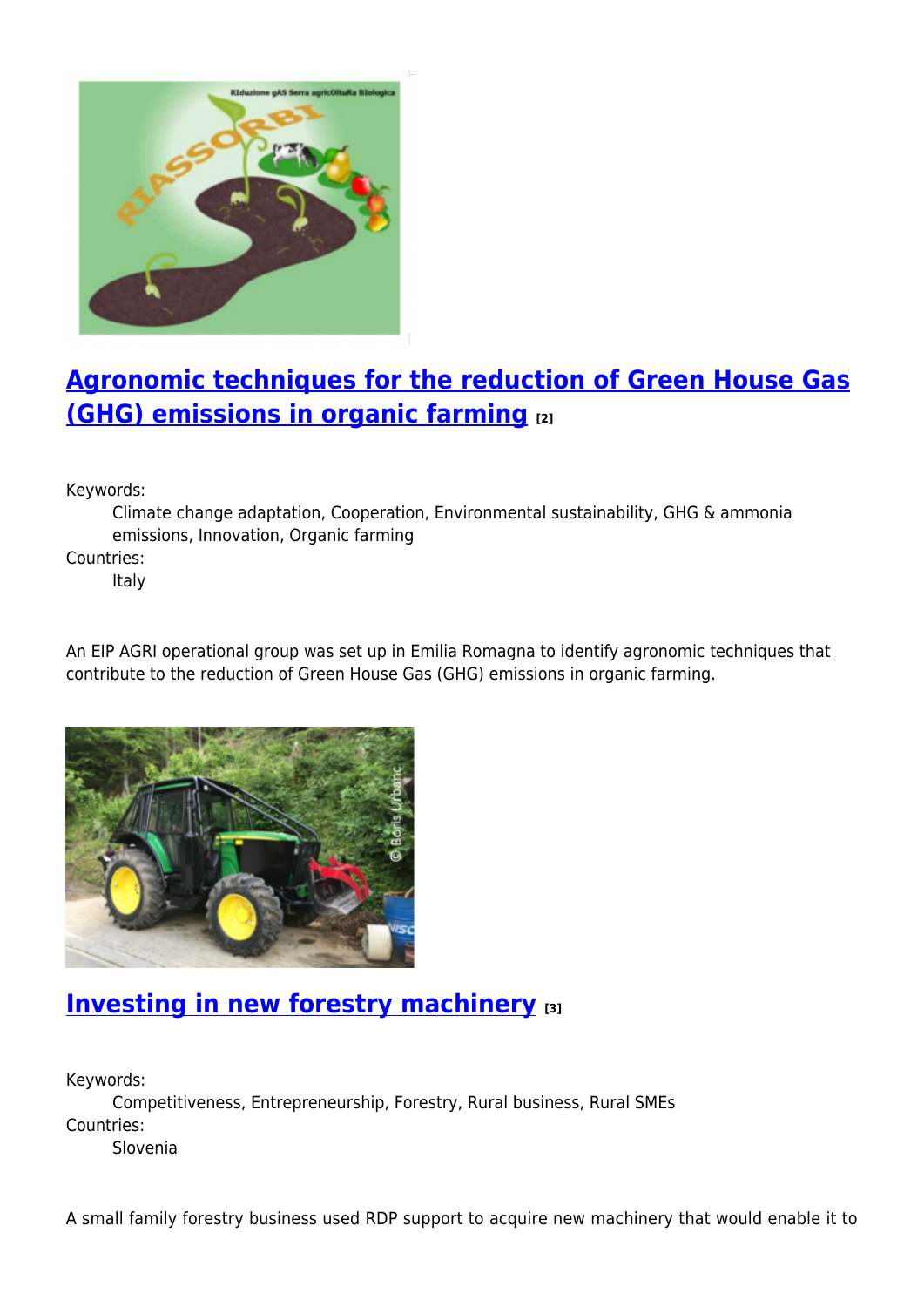respond to the increasing demand for forest services.



#### **[Nos Oignons - Supporting social farming in Wallonia](https://enrd.ec.europa.eu/projects-practice/nos-oignons-supporting-social-farming-wallonia_en) [4]**

Keywords:

Cooperation, Rural Inspiration Awards: nominees, Social inclusion, Social services Countries:

Belgium

'Nos Oignons' is an association that supported the preparation and implementation of three RDP funded projects that promote social farming in Wallonia.



### **[Positive Agritude - a rural network for the social](https://enrd.ec.europa.eu/projects-practice/positive-agritude-rural-network-social-rehabilitation-vulnerable-people_en) [rehabilitation of vulnerable people](https://enrd.ec.europa.eu/projects-practice/positive-agritude-rural-network-social-rehabilitation-vulnerable-people_en) [5]**

Keywords:

Agriculture, Cooperation, Job creation, LEADER/CLLD, Rural services Countries:

Belgium

Supporting vulnerable people and facilitating their re-integration into society through small volunteer jobs on local farms.